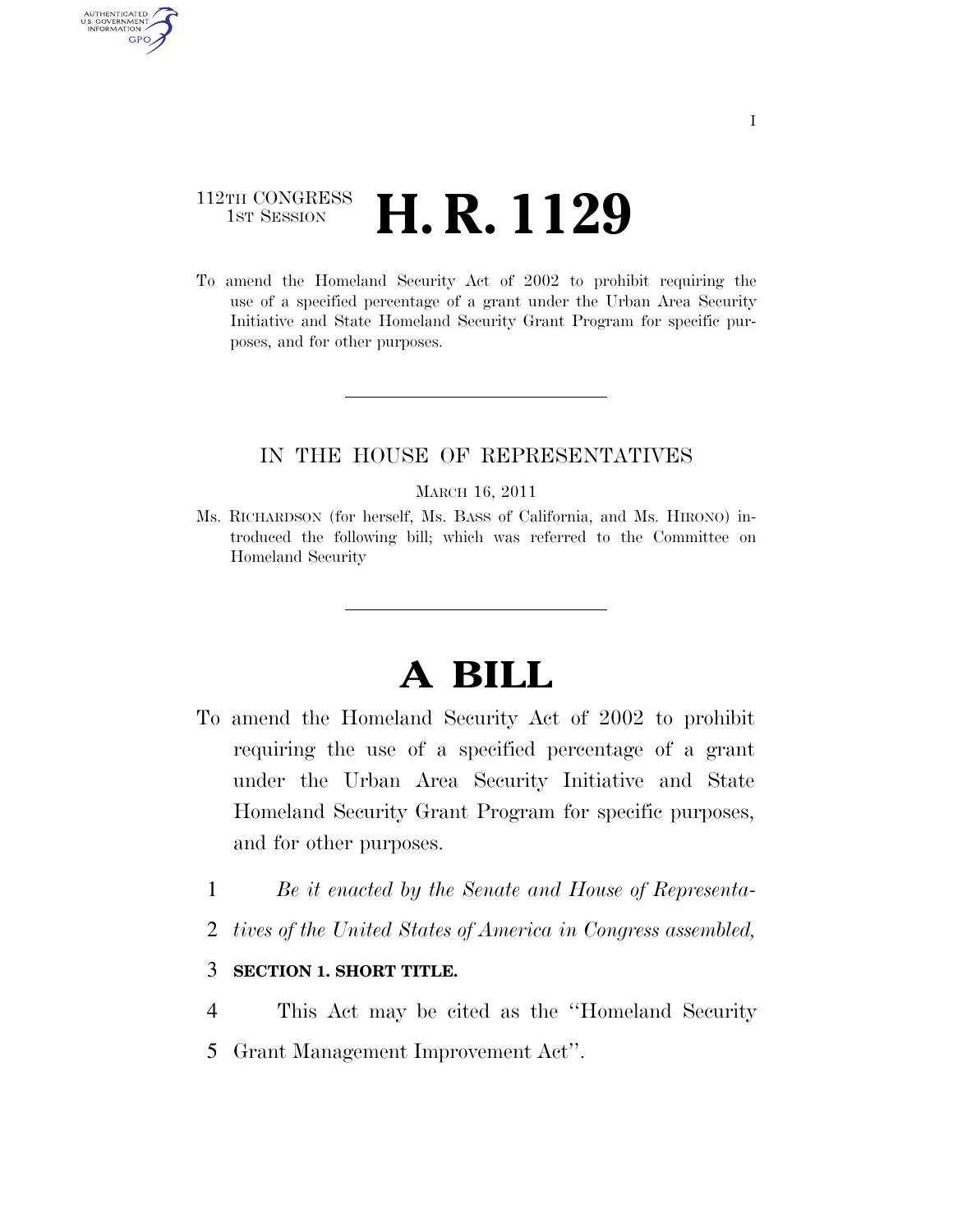## **SEC. 2. PROHIBITION ON REQUIRING USE OF GRANTS UNDER URBAN AREA SECURITY INITIATIVE AND STATE HOMELAND SECURITY GRANT PROGRAM FOR SPECIFIC PURPOSES.**

 Section 2008(b)(3) of Homeland Security Act of 6 2002 (6 U.S.C.  $609(b)(3)$ ) is amended by adding at the end the following new subparagraph:

8 "(C) PROHIBITION ON REQUIRING USE OF GRANTS FOR SPECIFIC PURPOSES.—Unless re- quired by statute, the Administrator may not require the recipient of a grant under section 2003 or 2004 to use a specific percentage of the amount of the grant for any one of the per- mitted uses described in paragraphs (1) through (10) or (12) through (13) of section  $2008(a)$ .".

**SEC. 3. STUDY OF PERCENTAGE OF GRANTS FUNDS AU-**

#### **THORIZED FOR ADMINISTRATION EXPENSES.**

 (a) IN GENERAL.—The Administrator of the Federal Emergency Management Agency, in consultation with the National Advisory Council established under section 508(a) of the Homeland Security Act of 2002 (6 U.S.C.  $318(a)$ , shall—

•**HR 1129 IH** (1) study the use by grantees of Federal funds provided under the Urban Area Security Initiative and the State Homeland Security Grant Program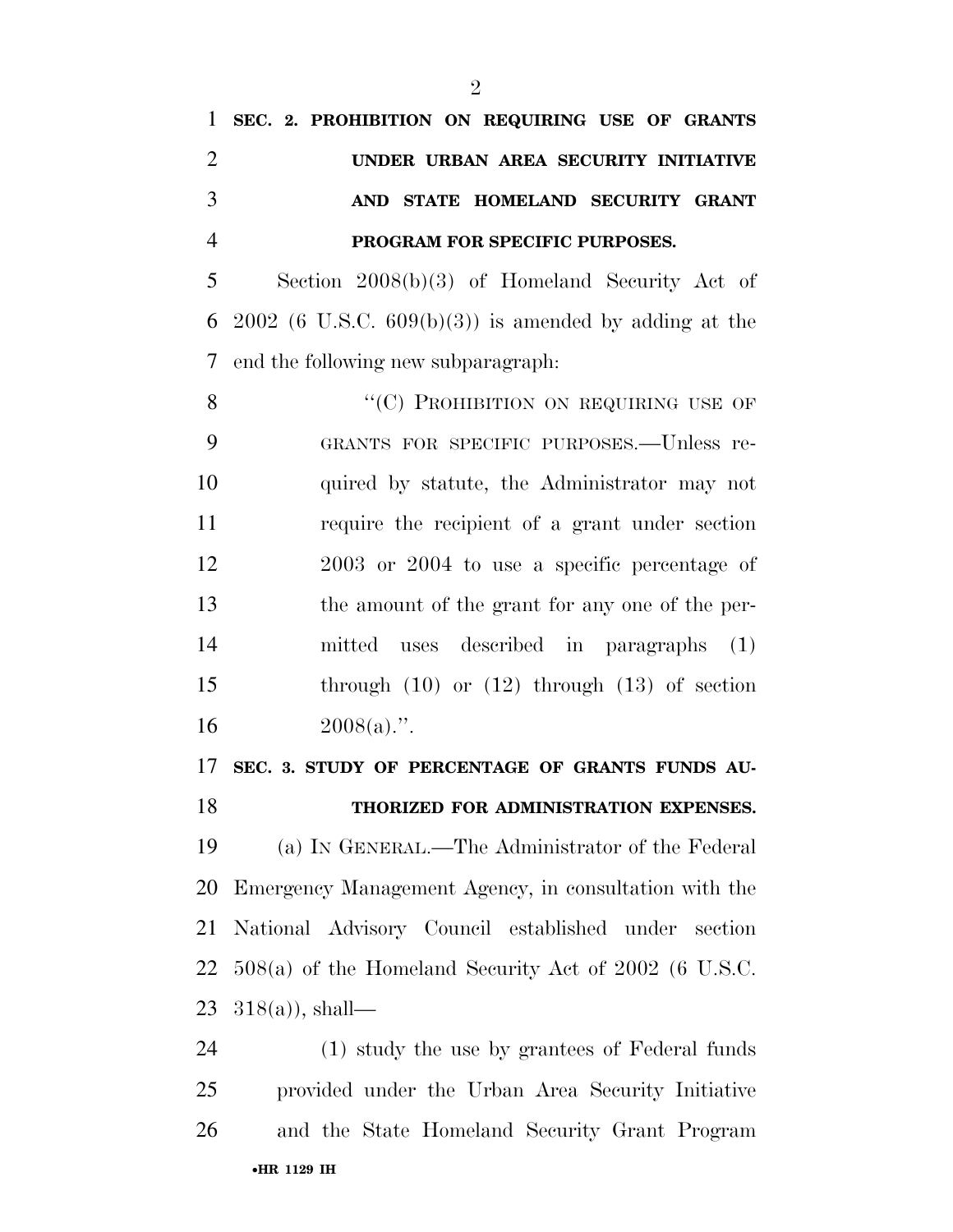authorized, respectively, by section 2003 and 2004 of that Act (6 U.S.C. 604, 605), for paying expenses related to administration as authorized under section  $4 \qquad 2008(a)(11)$  of the Homeland Security Act of 2002 5 (6 U.S.C.  $609(a)(11)$ ); and

 (2) evaluate and determine whether the per- centage authorized under that section is adequate to ensure proper oversight, management, and adminis-tration of grant awards.

 (b) REPORT.—Not later than 180 days after the date of enactment of this Act, the Administrator shall report to the Committee on Homeland Security of the House of Representatives and the Committee on Homeland Security and Governmental Affairs of the Senate on the findings of the study and evaluation, including recommendations on whether the percentage authorized under section 17 2008(a)(11) of the Homeland Security Act of 2002 (6 18 U.S.C.  $609(a)(11)$  should be adjusted to better reflect the costs to grant recipients of managing and administering their grant awards.

### **SEC. 4. STUDY OF FEASIBILITY OF MULTI-YEAR GRANT PROGRAM GUIDANCE.**

 The Administrator of the Federal Emergency Man-agement Agency shall—